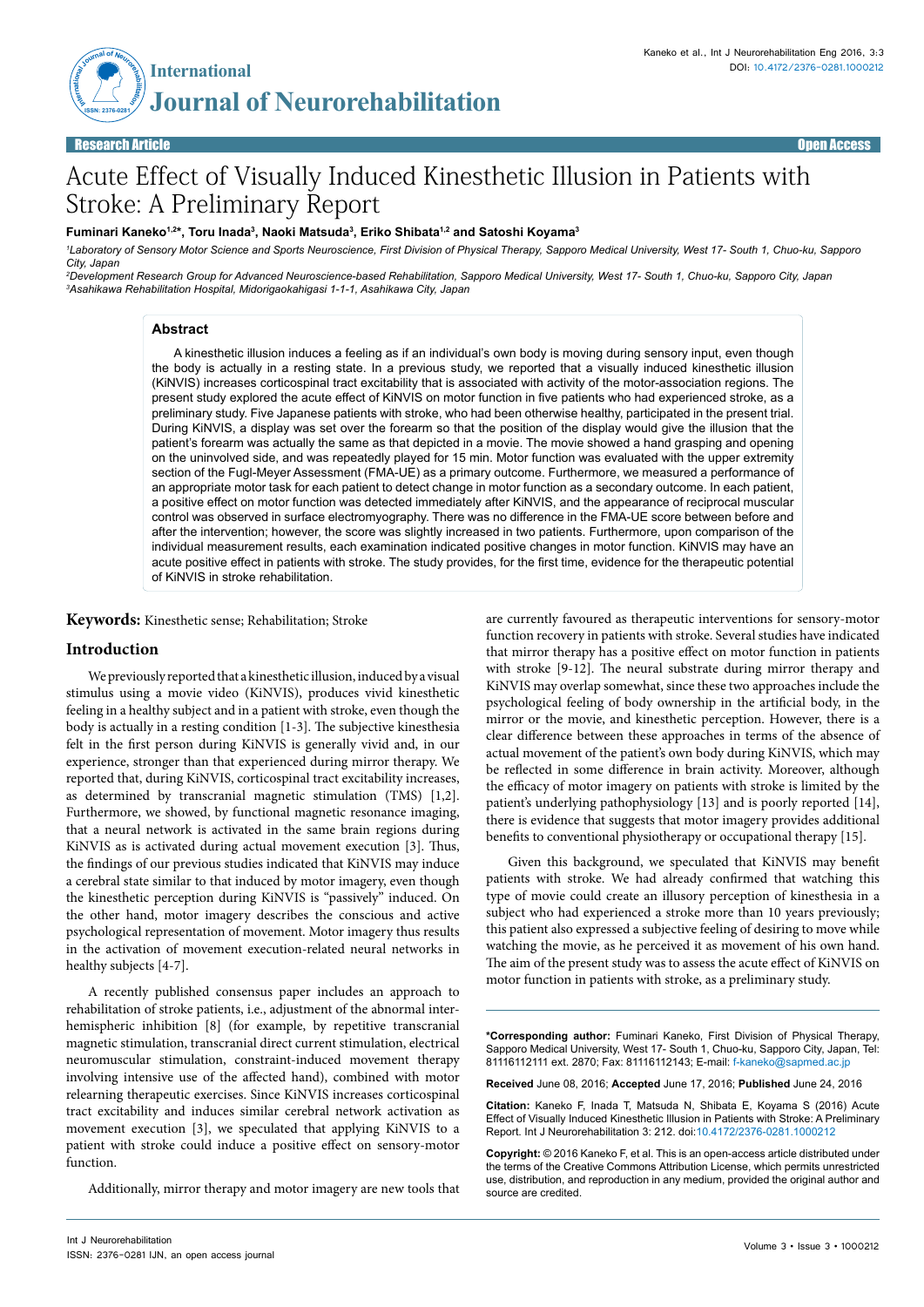**Citation:** Kaneko F, Inada T, Matsuda N, Shibata E, Koyama S (2016) Acute Effect of Visually Induced Kinesthetic Illusion in Patients with Stroke: A Preliminary Report. Int J Neurorehabilitation 3: 212. doi:10.4172/2376-0281.1000212

# **Materials and Method**

Five Japanese patients with stroke, who had been otherwise healthy, participated in the present trial. They had sensory and motor deficits after stroke. All of the patients were right-handed, and two patients had a stroke that affected their right-side (dominant), while the other two patients experienced a stroke that affected their left side. Their diagnoses were based on clinical evaluation and imaging (Table 1). The present study was approved by the local ethics committees (Sapporo Medical University and Asahikawa Rehabilitation Hospital).

#### **Patient 1**

The patient was a 51 year old man with damage to a wide area of the left putamen caused by a haemorrhagic stroke that had occurred 11 years previously. He had not had therapy for the involved right upper extremity (UE) since being discharged from the hospital 10 years earlier. This patient was independent in terms of activities of daily living and reported that he had not used his involved UE for functional activities. Voluntary movement was absent, with slight muscular contraction in the forearm and upper arm, and hand movement that was characterized by a flexor synergy pattern. The modified Ashworth scale score in the UE was 1. Tactile sensation was severely impaired throughout the UE.

#### **Patient 2**

The patient, a 23 year old man, was in the recovery phase. He had experienced infarction in the right posterior limb of the internal capsule, radiate crown, sensory area, and temporal lobe 27 weeks earlier. Movement of the left UE exhibited a flexor synergy pattern and hand movement was characterized by co-contraction of flexor and extensor muscles. Tactile sensation and sense of position were moderately impaired throughout the UE.

# **Patient 3**

The patient, a 76 year old woman, was an in-patient in the recovery phase rehabilitation ward. She had experienced a left thalamus haemorrhage 17 weeks previously, but was medically stable. She participated in rehabilitative therapy for impairments in her right lower extremity, UE, and verbal ability, for 16 h per week. She needed assistance with most of the activities of daily living and her UE had not been in regular use since the stroke. Hand movement was characterized by a slight contraction of the flexor and extensor muscles. Tactile sensation was slightly impaired, and the sense of motion was moderately impaired throughout the UE.

# **Patient 4**

The patient was an 85 year old man in the chronic phase after stroke. He had experienced infarction in the pons 30 weeks earlier. The left UE on the involved side was often used for functional activities. He could voluntarily flex the UE, but could not reach a computer mouse that was placed in front of him. Flexion and extension of the patient's fingers was partially possible. Tactile sensation was slightly impaired, and muscular tone was enhanced.

## **Patient 5**

Patient 5, a 65 year old man, was an in-patient with a putamen infarction, and was unable to use his involved left UE voluntarily at all. Tactile sensation was slightly impaired, and muscular tone was slightly enhanced.

KiNVIS was applied for 15 min to test the acute effect on the participants' motor function. Patients were seated at a table with their forearm on the involved side supported on a soft cushion, and with their arm raised off the table to avoid any somatosensory input. During KiNVIS therapy, the patients remained fully relaxed and they were instructed not to move their hand. A liquid crystal display was set over the forearm and the position of the display was modulated precisely so that the forearm in the movie of the hand movement, which was prerecorded prior to the therapeutic intervention, was adjusted to mirror the location of the patients' forearms from their individual viewpoint (Figure 1) [1,2]. The body size in the movie was adjusted to a size appropriate for the patient, so that body ownership could be induced by the movie, by making the patient feel as if their actual body was being displayed in real-time. The hand movement of the uninvolved side was recorded before the intervention. The movement task was chosen from among two kinds of movement (hand opening and closing, or wrist joint flexion and extension), based on the type of movement a physical therapist wanted the patient to learn. In a hand movement movie executed in the uninvolved side, the appointed movement was cyclically repeated for 30 s. After the movie length was edited, it was



Figure 1: Schematic representation of kinesthetic illusion by visual stimulation. While the subject remained relaxed, kinesthetic illusion was induced by a visual stimulus using a movie of the hand movement.

|                  | Age     | Sex    | <b>Diagnosis</b> | Time after | Lesion site                                                                          | <b>Paretic</b> | <b>Handedness</b> | Br. Stage         | <b>MMSE</b> | FMA (UE) |       |
|------------------|---------|--------|------------------|------------|--------------------------------------------------------------------------------------|----------------|-------------------|-------------------|-------------|----------|-------|
|                  | (years) |        |                  | stroke     |                                                                                      | side           |                   | (UE/Hand/LE)      |             | Pre      | Post  |
| <b>Patient 1</b> | 51      | Male   | Hemorrhage       | 11 years   | Putamen                                                                              | Right          | Right (corrected) | $\frac{\pi}{\pi}$ | 30/30       | 2/66     | 5/66  |
| <b>Patient 2</b> | 23      | Male   | Infarction       | 27 weeks   | Posterior limb of internal capsule,<br>Radiate crown, Sensory area,<br>Temporal lobe | Left           | Right             | V/IV/IV           | 30/30       | 46/66    | 46/66 |
| <b>Patient 3</b> | 76      | Female | Hemorrhage       | 17 weeks   | Thalamus                                                                             | Right          | Right             | IV/IV/IV          | 23/30       | 42/66    | 42/66 |
| <b>Patient 4</b> | 85      | Male   | Infarction       | 30 weeks   | Pons                                                                                 | Left           | Right             | IV/IV/IV          | 29/30       | 35/66    | 35/66 |
| <b>Patient 5</b> | 65      | Male   | Hemorrhage       | 9 weeks    | Putamen                                                                              | Left           | Right             | $\frac{\pi}{\pi}$ | 29/30       | 8/66     | 9/66  |

**Table 1:** Case descriptions of the five patients.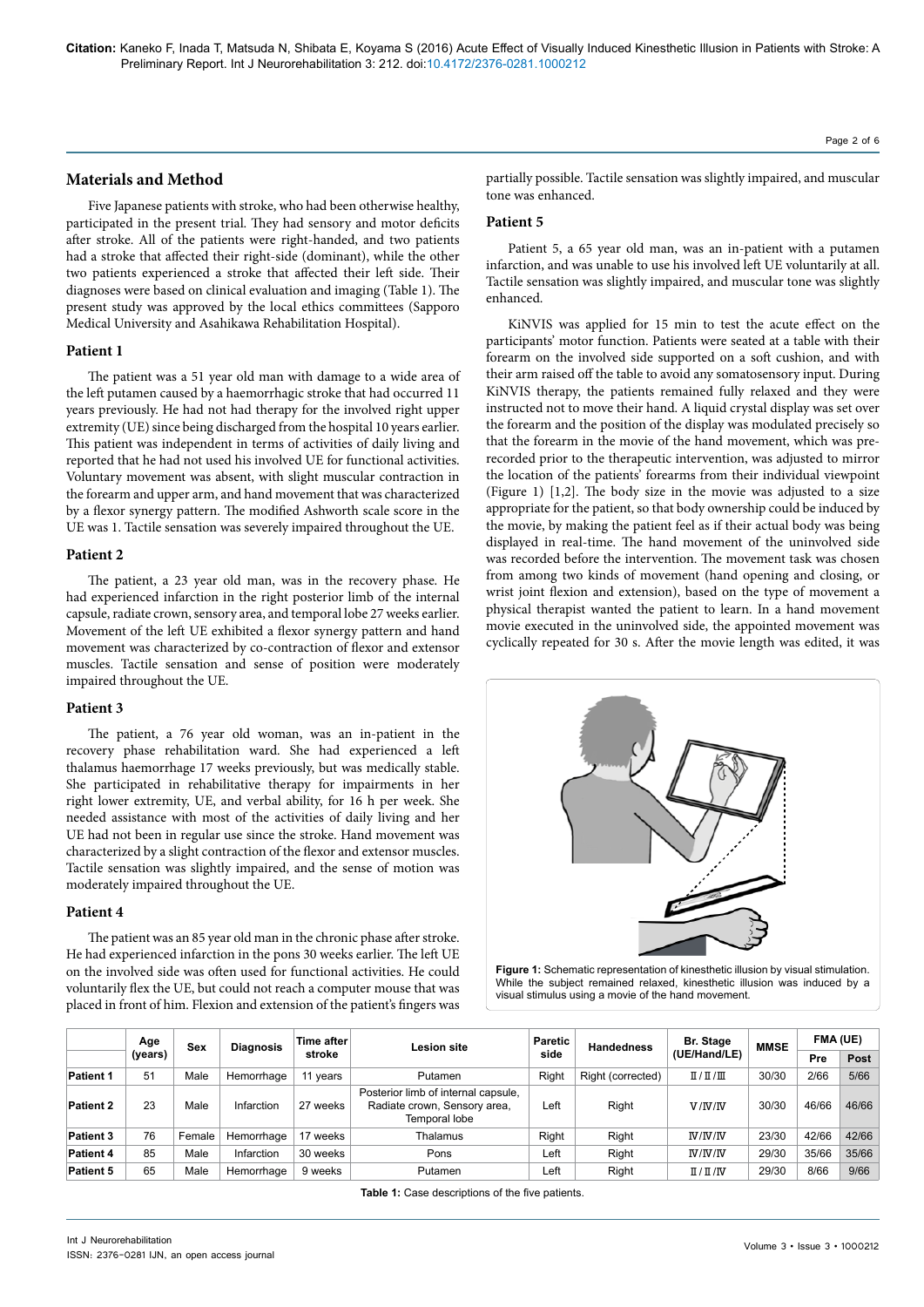flipped to mirror movement on the involved side, and was repeatedly projected for 15 min. In patient 1, KiNVIS was repeated once after motor examination for the same time period as the first intervention.

Before and immediately after the intervention, the motor functional state was evaluated using the upper extremity section of the Fugl-Meyer Assessment (FMA-UE) as a primary outcome in the present study. Furthermore, we assessed the performance of an appropriate motor task for each patient to detect changes in motor function, even though small, as secondary outcome. The task to be performed for monitoring the secondary outcome was chosen by a physiotherapist in charge of the patient's conventional physiotherapy in the hospital. The candidate tasks included simple movements of single joints (e.g. elbow flexion and extension), hand grasping and opening, and pinching for patients with severe motor paralysis. A peg-board task was used for patients with better motor function. Each patient repeated the set task three times and the average was calculated for each subject. Surface electromyography (sEMG), performed by means of a wireless system (TrignoTM wireless EMG, Delsys Inc., Natick, MA, USA), was recorded (sampling frequency; 4000 Hz, bandwidth  $20 \pm 5$  Hz to  $450 \pm 50$  Hz). Recordings were made in Patient 1 during elbow flexion and extension movement, from the biceps brachii and triceps brachii muscle, in Patient 2 during repeated pinch and release, from the flexer carpi radialis and extensor digitorum muscle, and in Patient 3 during maximal voluntary muscular contraction of hand grasp, from the flexer carpi radialis and extensor digitorum muscle. Hand grasp force was also measured in Patient 3. In Patient 2, we measured the time to transfer 20 pegs from a saucer to a peg-board, one by one, as rapidly as possible, to evaluate skilled performance. The peg-board (Manual Function Test SOT-5000, SAKAI Medical Co., Ltd., Tokyo, JAPAN) had 20 holes, which are 3 mm in diameter, and each peg was 2.5 mm in diameter. The range of motion of voluntary movement of the elbow joint (Patient 1), and hand movement (Patients 4 and 5) was measured using a video during each examination. In Patients 4 and 5, the angle of the starting position, maximum flexion, and extension angle of the metacarpophalangeal (MPj), proximal (PIPj), and distal (DIPj) interphalangeal joints of the paretic index finger were measured, both before and after the KiNVIS intervention. Flexion and extension angles of the movement arc (AMA) were obtained from those angles.

# **Results**

Nobody complaint any unpleasant feeling during KiNVIS. The FMA-UE score measured before and after the intervention is shown in Table 1. In three (Patients 2, 3 and 4) of five patients, there was no change in the FMA-UE score between before and after the intervention; however, the score slightly increased in two patients.

In Patient 1, a marked change in voluntary movement was observed and the primary outcome showed improvement. The elbow joint flexion angle expanded to 56.1 degrees after KiNVIS, from 3.1 degrees before KiNVIS therapy. The sEMG values of the elbow flexor, during elbow flexion movement (Figure 2A), and the wrist flexor, during wrist flexion (Figure 2B), were increased after KiNVIS therapy. Furthermore, reciprocal contraction and relaxation of the wrist flexor and extensor muscles were observed after the 2nd round of KiNVIS therapy. In Patient 2, the FMA-UE score did not change immediately after the intervention. The time taken to complete the peg-board task, which was used as an indicator of his motor function, was shortened after KiNVIS therapy (Before: 2 min 53s, after: 2 min 32s). Additionally, the sEMG from the flexor and extensor muscles decreased after KiNVIS therapy, and the sEMG value of the extensors increased while releasing a peg (Figure 3). In Patient 3, the FMA-UE score did not change immediately after the intervention. The hand grasp force increased from 8.3 N before KiNVIS to 24.7 N after KiNVIS therapy (Figure 4A). The sEMG values of the extensors decreased and those of the flexors increased during the hand grasping task after KiNVIS therapy (Figure 4B). In the first three patients, reciprocal control of muscular activation was observed and voluntary control of movement was also found to be acutely improved after KiNVIS therapy. In Patients 4 and 5, the range of motion, which was measured during voluntary execution of hand grasping and



Page 3 of 6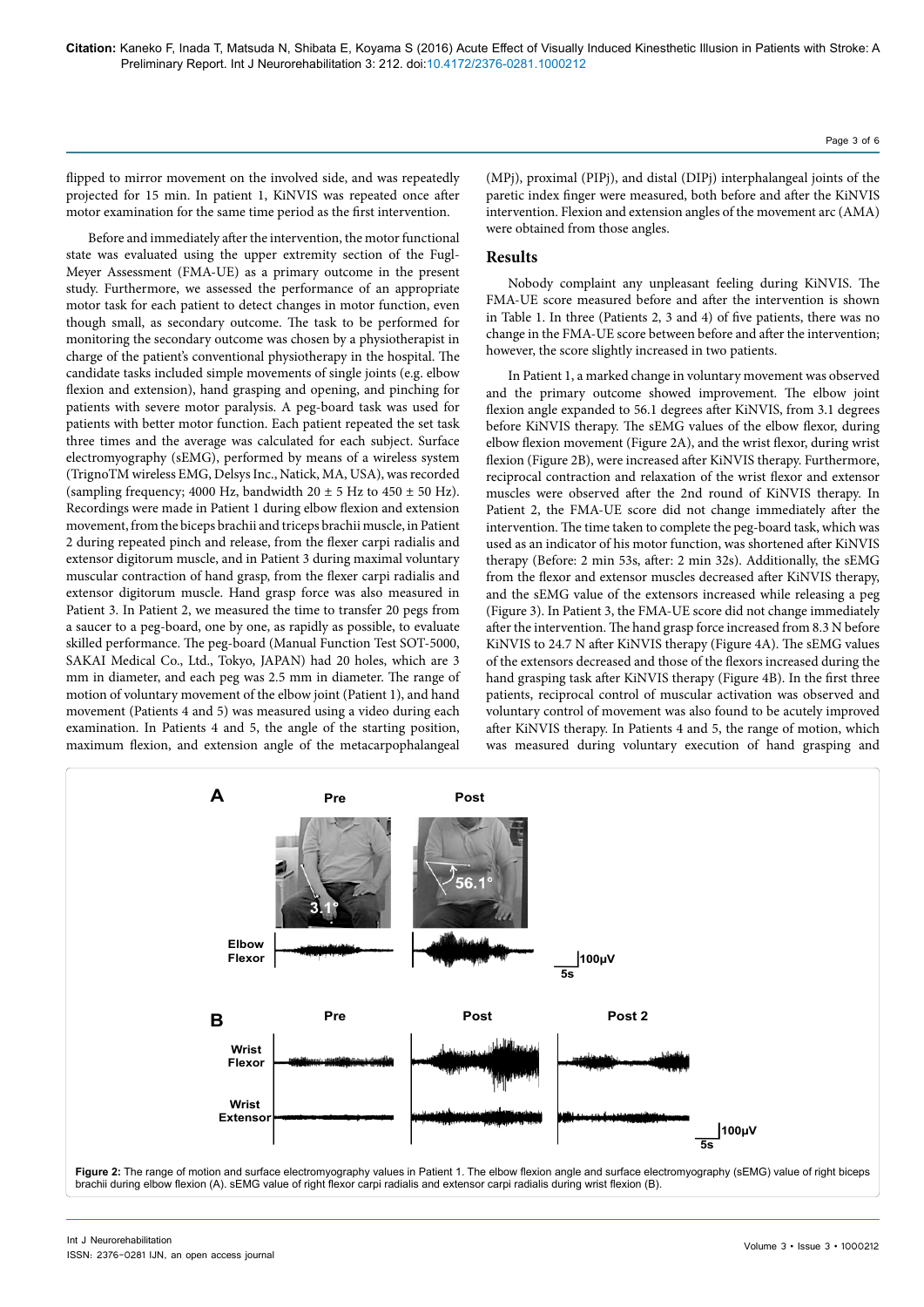

\*Pre: before intervention; Post: after first intervention; Post 2: after second intervention

**Figure 3:** Surface electromyography value in Patient 2. sEMG value of left extensor digitorum and flexor carpi radialis during a peg-board task.



|           |      |      | <b>Flexion</b> |            | <b>Extension</b> |            |            |  |
|-----------|------|------|----------------|------------|------------------|------------|------------|--|
|           |      | МP   | <b>PIP</b>     | <b>DIP</b> | МP               | <b>PIP</b> | <b>DIP</b> |  |
| Patient 4 | Pre  | 31.7 | 54             | 33.9       | 31.4             | 68.7       | 39.5       |  |
|           | Post | 35   | 69.4           | 47.6       | 37               | 66.3       | 47.6       |  |
| Patient 5 | Pre  | 0    | 0              | 0          |                  |            |            |  |
|           | Post | 10.6 | 16.3           | 0          |                  |            |            |  |

**Table 2:** The range of motion during voluntary execution of hand grasping and opening in patients 4 and 5.

opening, were observed to increase (Table 2). The FMA-UE score did not change in Patient 4, but was slightly improved in Patient 5.

# **Discussion**

As there has been no study to date in which KiNVIS has been applied as a therapeutic approach to patients with stroke, we considered it necessary to perform a preliminary study prior to performing a systematic prospective study to examine the therapeutic effect of this approach. We found that the effect of KiNVIS therapy on the five patients was not constant in terms of the primary outcome of the present study. This may suggest that KiNVIS did not have a clear acute effect that is measurable in terms of the FMA-UE score in the various patients who participated in the present study. However, importantly, we observed certain improvements in individual motor function, as

determined by arbitrary functional examination, depending on the motor function of each patient. The sEMG data showed quantitative changes in muscular activation in Patient 1, and appearance of a form of reciprocal control of agonist-antagonist muscles in Patients 1, 2 and 3. The active range of motion in of a particular, relevant joint in the individual patients improved in Patients 1, 4, and 5. Generally, the results of comparisons of the individual measurements that were examined as secondary outcome before and after KiNVIS were positive. This suggests the possibility of using KiNVIS as a therapeutic approach for improving motor function in patients with stroke. Although the primary outcome was certainly not affected by KiNVIS therapy, improvement of motor functions in the individual forms the basis for improving the score used as the primary outcome, if it were sustained. Therefore, our results indicate that KiNVIS is sufficiently promising to warrant a well-organized prospective study.

The use of KiNVIS is consistent with a recently published consensus report on the optimal strategy for repairing motor function after stroke, which included an approach for improving abnormal inter-hemispheric inhibition [8]. Since KiNVIS affects corticospinal tract excitability and induces motor control-associated cerebral network activation [1-3], we speculated that KiNVIS could induce a positive effect on sensorymotor function in patients with stroke. In consideration based on the cerebral network activation during KiNVIS [3], the activation of the

Page 4 of 6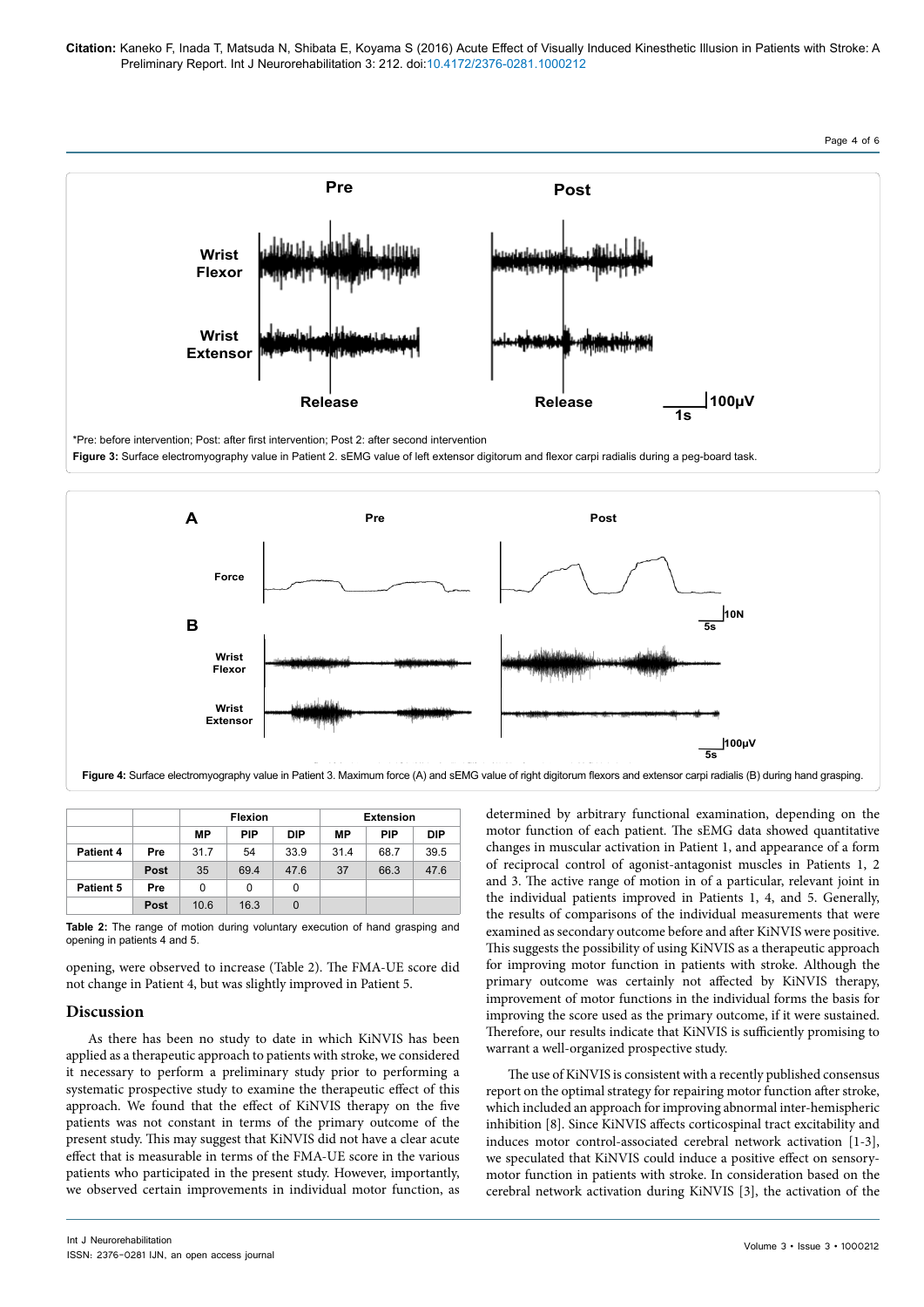fronto-parietal neural network, which is associated with visuo-motor tasks [16-19] and the mirror neuron system [20], which is involved in activation of motor association areas (pre-motor cortex, supplementary motor cortex) during KiNVIS. This is plausible, as KiNVIS would induce activation of the motor association areas due to the input from the cerebral network through the superior longitudinal fasciculus [21]. This association network is different from that described in previous therapeutic interventions, for example, passive motion executed by means of robotic devices or neuromuscular electrical stimulation. Since the association neural networks in these previously described interventions mainly consist of projection fibers from the caudal organs, the frequent occurrence of stroke in the internal capsule, thalamus, and striatum would lead to functional disturbances of those neural networks.

From this viewpoint, KiNVIS may present a new therapeutic intervention for patients with stroke, as KiNVIS activates different networks from those typically affected and induces increases in the excitability of the motor association areas. Furthermore, KiNVIS does not contradict the hypothesis of abnormal inter-hemispheric inhibition [8]. If the effect noticed in the present study could be induced over the long term, using other interventions, such as conventional therapeutic exercise, and physical modalities, such as paired associated stimulation [22,23], therapeutic efficacy similar to brain stimulation may be achieved [24,25].

In addition to its effects on the pathophysiology, KiNVIS holds a practical advantage in that it is easier for patients to pay attention to the display in KiNVIS than it is during mirror therapy [26], since they do not need to move their contralateral hand. Paying attention to the mirror and moving the body simultaneously constitutes a dual task, which may be more difficult for elderly people than a single task [27,28].

Moreover, KiNVIS induces a particularly vivid kinesthetic feeling. The vividness of kinesthetic perception may be considered a measure of the effectiveness of KiNVIS. For instance, a patient commented on his subjective feeling that it was as if he remembered how to move his own hand, and felt able to recall the movement. It is uncertain how KiNVIS would contribute psychologically to the recall of movement in such patients; however, we speculate that the kinesthetic feeling created during KiNVIS enhances the ability to produce voluntary motor output.

The present study explored the acute effect of KiNVIS on motor function in five patients who had experienced stroke. KiNVIS therapy did not have a sufficient positive effect on the primary outcome of motor function; however, KiNVIS therapy acutely improved individualspecific motor functions in all five patients with stroke. The evidence presented here is weak, it is due to the low number of participants, the study is neither blind nor controlled, and there is a wide heterogeneity in the stroke features (age at onset; ischemic/haemorrhagic; time after the acute event; lesion and paretic side); however, these results indicate the need for a large-scale detailed study in the future. We consider that further well-organized prospective studies are warranted to explore the possibility of using KiNVIS as therapeutic intervention for improving sensory-motor functional impairments in patients with stroke.

#### **Acknowledgement**

This work was supported by a Grant-in-Aid for Scientific Research B (26282157) and the Development of Medical Devices and Systems for Advanced Medical Services from Japan Agency for Medical Research and Development, AMED.

#### **References**

1. [Kaneko F, Yasojima T, Kizuka T \(2007\) Kinesthetic illusory feeling induced by a](http://www.ncbi.nlm.nih.gov/pubmed/17935897) [finger movement movie effects on corticomotor excitability. Neuroscience 149:](http://www.ncbi.nlm.nih.gov/pubmed/17935897) [976-984.](http://www.ncbi.nlm.nih.gov/pubmed/17935897)

2. [Aoyama T, Kaneko F, Hayami T, Shibata E \(2012\) The effects of kinesthetic](http://www.ncbi.nlm.nih.gov/pubmed/22402187)  [illusory sensation induced by a visual stimulus on the corticomotor excitability](http://www.ncbi.nlm.nih.gov/pubmed/22402187)  [of the leg muscles. Neurosci Lett 514: 106-109.](http://www.ncbi.nlm.nih.gov/pubmed/22402187)

Page 5 of 6

- 3. [Kaneko F, Blanchard C, Lebar N, Nazarian B, Kavounoudias A, et al. \(2015\)](http://www.ncbi.nlm.nih.gov/pubmed/26287488)  [Brain regions associated to a kinesthetic illusion evoked by watching a video of](http://www.ncbi.nlm.nih.gov/pubmed/26287488)  [one's own moving hand. PLoS One 10: e0131970.](http://www.ncbi.nlm.nih.gov/pubmed/26287488)
- 4. [Roland PE, Larsen B, Lassen NA, Skinhøj E \(1980\) Supplementary motor](http://www.ncbi.nlm.nih.gov/pubmed/7351547)  [area and other cortical areas in organization of voluntary movements in man. J](http://www.ncbi.nlm.nih.gov/pubmed/7351547)  [Neurophysiol 43: 118-136.](http://www.ncbi.nlm.nih.gov/pubmed/7351547)
- 5. [Porro CA, Francescato MP, Cettolo V, Diamond ME, Baraldi P, et al. \(1996\)](http://www.ncbi.nlm.nih.gov/pubmed/8922425)  [Primary motor and sensory cortex activation during motor performance and](http://www.ncbi.nlm.nih.gov/pubmed/8922425)  [motor imagery: A functional magnetic resonance imaging study. J Neurosci 16:](http://www.ncbi.nlm.nih.gov/pubmed/8922425)  [7688-7698.](http://www.ncbi.nlm.nih.gov/pubmed/8922425)
- 6. [Roth M, Decety J, Raybaudi M, Massarelli R, Delon-Martin C, et al. \(1996\)](http://www.ncbi.nlm.nih.gov/pubmed/8817549)  [Possible involvement of primary motor cortex in mentally simulated movement:](http://www.ncbi.nlm.nih.gov/pubmed/8817549)  [A functional magnetic resonance imaging study. Neuroreport 7: 1280-1284.](http://www.ncbi.nlm.nih.gov/pubmed/8817549)
- 7. [Hanakawa T, Dimyan MA, Hallett M \(2008\) Motor planning, imagery and](http://www.ncbi.nlm.nih.gov/pubmed/18359777)  [execution in the distributed motor network: A time-course study with functional](http://www.ncbi.nlm.nih.gov/pubmed/18359777)  [MRI. Cereb Cortex 18: 2775-2788.](http://www.ncbi.nlm.nih.gov/pubmed/18359777)
- 8. [Hummel FC, Cohen LG \(2006\) Non-invasive brain stimulation: A new strategy](http://www.ncbi.nlm.nih.gov/pubmed/16857577)  [to improve neurorehabilitation after stroke? Lancet Neurol 5: 708-712.](http://www.ncbi.nlm.nih.gov/pubmed/16857577)
- 9. [Yavuzer G, Selles R, Sezer N, Sütbeyaz S, Bussmann JB, et al. \(2008\) Mirror](http://www.ncbi.nlm.nih.gov/pubmed/18295613)  [therapy improves hand function in subacute stroke: A randomized controlled](http://www.ncbi.nlm.nih.gov/pubmed/18295613)  [trial. Arch Phys Med Rehabil 89: 393-398.](http://www.ncbi.nlm.nih.gov/pubmed/18295613)
- 10. [Michielsen ME, Selles RW, van der Geest JN, Eckhardt M, Yavuzer G, et al.](http://www.ncbi.nlm.nih.gov/pubmed/21051765)  [\(2011\) Motor recovery and cortical reorganization after mirror therapy in chronic](http://www.ncbi.nlm.nih.gov/pubmed/21051765)  [stroke patients: A phase II randomized controlled trial. Neurorehabil Neural](http://www.ncbi.nlm.nih.gov/pubmed/21051765)  [Repair 25: 223-233.](http://www.ncbi.nlm.nih.gov/pubmed/21051765)
- 11. [Thieme H, Mehrholz J, Pohl M, Behrens J, Dohle C \(2012\) Mirror therapy](http://www.ncbi.nlm.nih.gov/pubmed/22419334)  [for improving motor function after stroke. Cochrane Database of Systematic](http://www.ncbi.nlm.nih.gov/pubmed/22419334)  [Reviews. 14: CD008449.](http://www.ncbi.nlm.nih.gov/pubmed/22419334)
- 12. [Invernizzi M, Negrini S, Carda S, Lanzotti L, Cisari C, et al. \(2013\) The value](http://www.ncbi.nlm.nih.gov/pubmed/23480975)  [of adding mirror therapy for upper limb motor recovery of subacute stroke](http://www.ncbi.nlm.nih.gov/pubmed/23480975)  [patients: A randomized controlled trial. Eur J Phys Rehabil Med 49: 311-317.](http://www.ncbi.nlm.nih.gov/pubmed/23480975)
- 13. [McInnes K, Friesen C, Boe S \(2016\) Specific brain lesions impair explicit motor](http://www.ncbi.nlm.nih.gov/pubmed/26254950)  [imagery ability: A systematic review of the evidence. Arch Phys Med Rehabil](http://www.ncbi.nlm.nih.gov/pubmed/26254950)  [97: 478-489.](http://www.ncbi.nlm.nih.gov/pubmed/26254950)
- 14. [Harris JE, Hebert A \(2015\) Utilization of motor imagery in upper limb](http://www.ncbi.nlm.nih.gov/pubmed/25604911)  [rehabilitation: A systematic scoping review. Clin Rehabil 29: 1092-1107.](http://www.ncbi.nlm.nih.gov/pubmed/25604911)
- 15. [Zimmermann-Schlatter A, Schuster C, Puhan MA, Siekierka E, Steurer J \(2008\)](http://www.ncbi.nlm.nih.gov/pubmed/18341687)  [Efficacy of motor imagery in post-stroke rehabilitation: A systematic review. J](http://www.ncbi.nlm.nih.gov/pubmed/18341687)  [Neuroeng Rehabil 5: 8.](http://www.ncbi.nlm.nih.gov/pubmed/18341687)
- 16. [Jeannerod M, Arbib MA, Rizzolatti G, Sakata H \(1995\) Grasping objects: The](http://www.ncbi.nlm.nih.gov/pubmed/7571012)  [cortical mechanisms of visuomotor transformation. Trends Neurosci 18: 314-320.](http://www.ncbi.nlm.nih.gov/pubmed/7571012)
- 17. [Fagg AH, Arbib MA \(1998\) Modeling parietal-premotor interactions in primate](http://www.ncbi.nlm.nih.gov/pubmed/12662750)  [control of grasping. Neural Netw 11: 1277-1303.](http://www.ncbi.nlm.nih.gov/pubmed/12662750)
- 18. [Frey SH, Vinton D, Norlund R, Grafton ST \(2005\) Cortical topography of human](http://www.ncbi.nlm.nih.gov/pubmed/15820646)  [anterior intraparietal cortex active during visually guided grasping. Brain Res](http://www.ncbi.nlm.nih.gov/pubmed/15820646)  [Cogn Brain Res 23: 397-405.](http://www.ncbi.nlm.nih.gov/pubmed/15820646)
- 19. [Cavanna AE, Trimble MR \(2006\) The precuneus: A review of its functional](http://www.ncbi.nlm.nih.gov/pubmed/16399806)  [anatomy and behavioural correlates. Brain 129: 564-583.](http://www.ncbi.nlm.nih.gov/pubmed/16399806)
- 20. [Rizzolatti G, Craighero L \(2004\) The mirror-neuron system. Annu Rev Neurosci](http://www.ncbi.nlm.nih.gov/pubmed/15217330)  [27: 169-192.](http://www.ncbi.nlm.nih.gov/pubmed/15217330)
- 21. [Thiebaut de Schotten M1, Dell'Acqua F, Valabregue R, Catani M \(2012\)](http://www.ncbi.nlm.nih.gov/pubmed/22088488)  [Monkey to human comparative anatomy of the frontal lobe association tracts.](http://www.ncbi.nlm.nih.gov/pubmed/22088488)  [Cortex 48: 82-96.](http://www.ncbi.nlm.nih.gov/pubmed/22088488)
- 22. [Stefan K, Kunesch E, Cohen LG, Benecke R, Classen J \(2000\) Induction of](http://www.ncbi.nlm.nih.gov/pubmed/10686179)  [plasticity in the human motor cortex by paired associative stimulation. Brain](http://www.ncbi.nlm.nih.gov/pubmed/10686179)  [123 Pt 3: 572-584.](http://www.ncbi.nlm.nih.gov/pubmed/10686179)
- 23. Stefan K, Kunesch E, Benecke R, Cohen LG, Classen J (2002) Mechanisms [of enhancement of human motor cortex excitability induced by interventional](http://www.ncbi.nlm.nih.gov/pubmed/12205201)  [paired associative stimulation. J Physiol 543: 699-708.](http://www.ncbi.nlm.nih.gov/pubmed/12205201)
- 24. [Kim YH, Park JW, Ko MH, Jang SH, Lee PK \(2004\) Facilitative effect of](http://www.ncbi.nlm.nih.gov/pubmed/15331148)  [high frequency sub-threshold repetitive transcranial magnetic stimulation on](http://www.ncbi.nlm.nih.gov/pubmed/15331148)  [complex sequential motor learning in humans. Neurosci Lett 367: 181-185.](http://www.ncbi.nlm.nih.gov/pubmed/15331148)